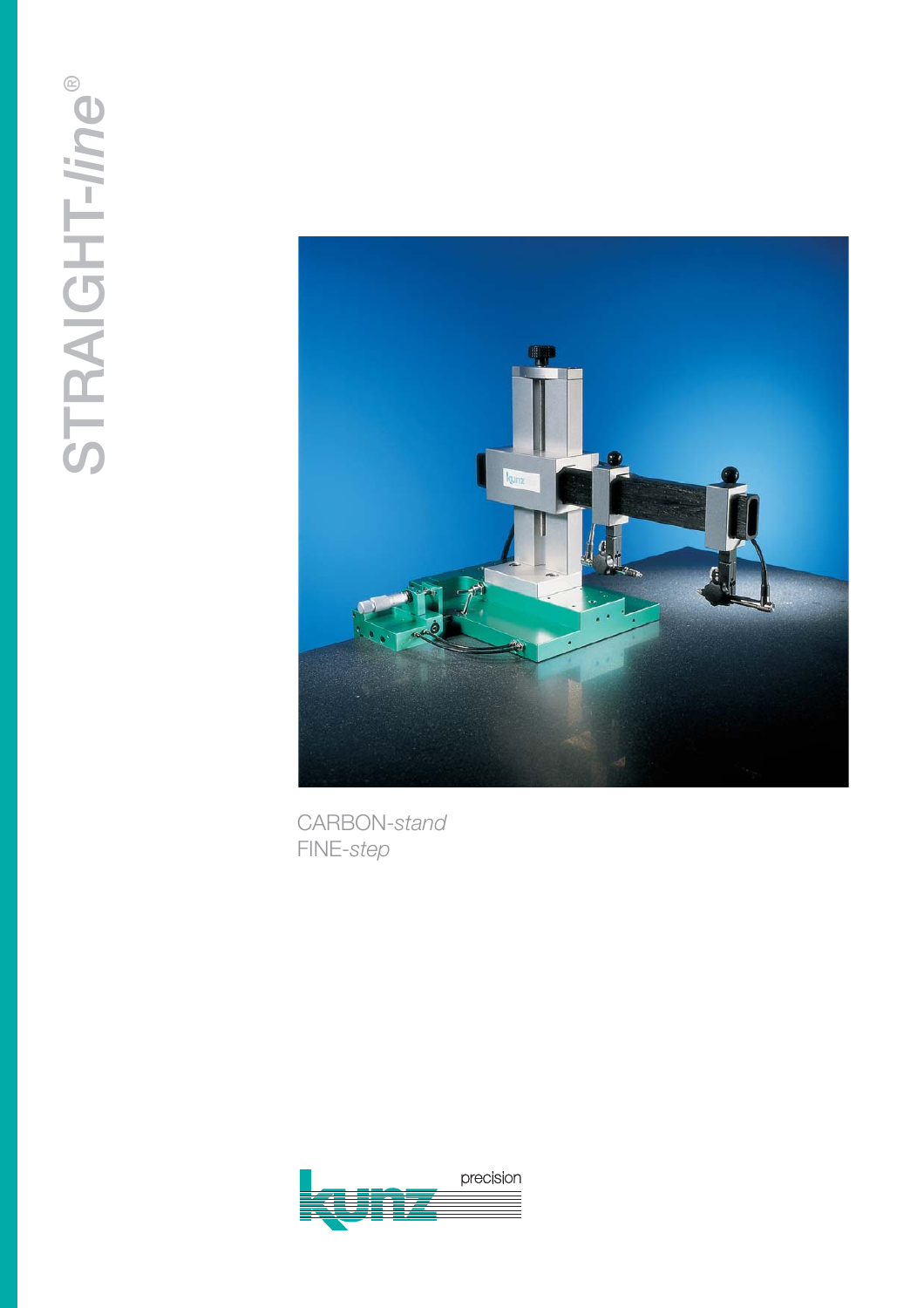# Messtasterstativ CARBON-*stand* CARBON-*stand* for high precision

■ Um das Messen mit dem Messschlitten STRAIGHT-*line* 150 und 200 noch einfacher und effizienter zu gestalten, ist das Messtasterstativ CARBON-*stand* als praktische Option erhältlich. An der vertikalen Säule wird der Ausleger in der Höhe mittels Rändelschraube verstellt und in der gewünschten Position fixiert.



■ Der Ausleger ist ein rechteckiges Rohr aus Kohlefaser (40/20 mm). Dieses Material wird wegen des geringen Längenausdehnungskoeffizientes, der nahe bei Null ist, eingesetzt. Dies, um eine allfällige Temperaturdifferenz nicht in die Messung einfliessen zu lassen. Für spezielle Anwendungen sind Längen bis ca. 2000 mm lieferbar. Am Ausleger können ein oder mehrere Tasterhalter befestigt werden.

■ Es können mehrere Taster gleichzeitig eingesetzt werden. Dies erleichtert das Arbeiten bei Parallelitätsmessungen. Die Taster stehen geometrisch fluchtend zueinander und sind immer im idealen Winkel.



■ Mit der Feinverstellung werden die Taster fein justiert. Die vertikale Verstellung ermöglicht ein exaktes Positionieren in der gewünschten Höhe.

■ Das Stativ ist Grundlage für verschiedene Messaufbauten. So kann zum Beispiel auch ein Messmikroskop aufgenommen und universell verstellt werden.

### Lieferumfang

■ Messtasterstativ mit Kohlefaser-Ausleger 500 mm, zwei Messtasterhalter horizontal mit Feinverstellung sowie zwei Messtasterhalter vertikal.

Technische Änderungen vorbehalten

#### Die Vorteile

■ Es können weit auseinanderliegende Führungen gemessen werden.

■ Kohlefaser ist leicht und hat eine sehr hohe Steifigkeit. Zudem ist der geringe Materialausdehnungsfaktor (ca. +/-1 µm/m/°K) für messtechnische Anwendungen ideal.

■ CARBON-*stand* is a very useful option for even easier and more efficient measurements with STRAIGHT-*line* 150 and 200. The bracket is adjusted to the correct height on the vertical column with knurled screws, and then clamped in the correct position.

■ The bracket comprises a rectangular section carbon fibre tube. Carbon fibre is used because of its extremely low coefficient of thermal expansion (almost zero). This eliminates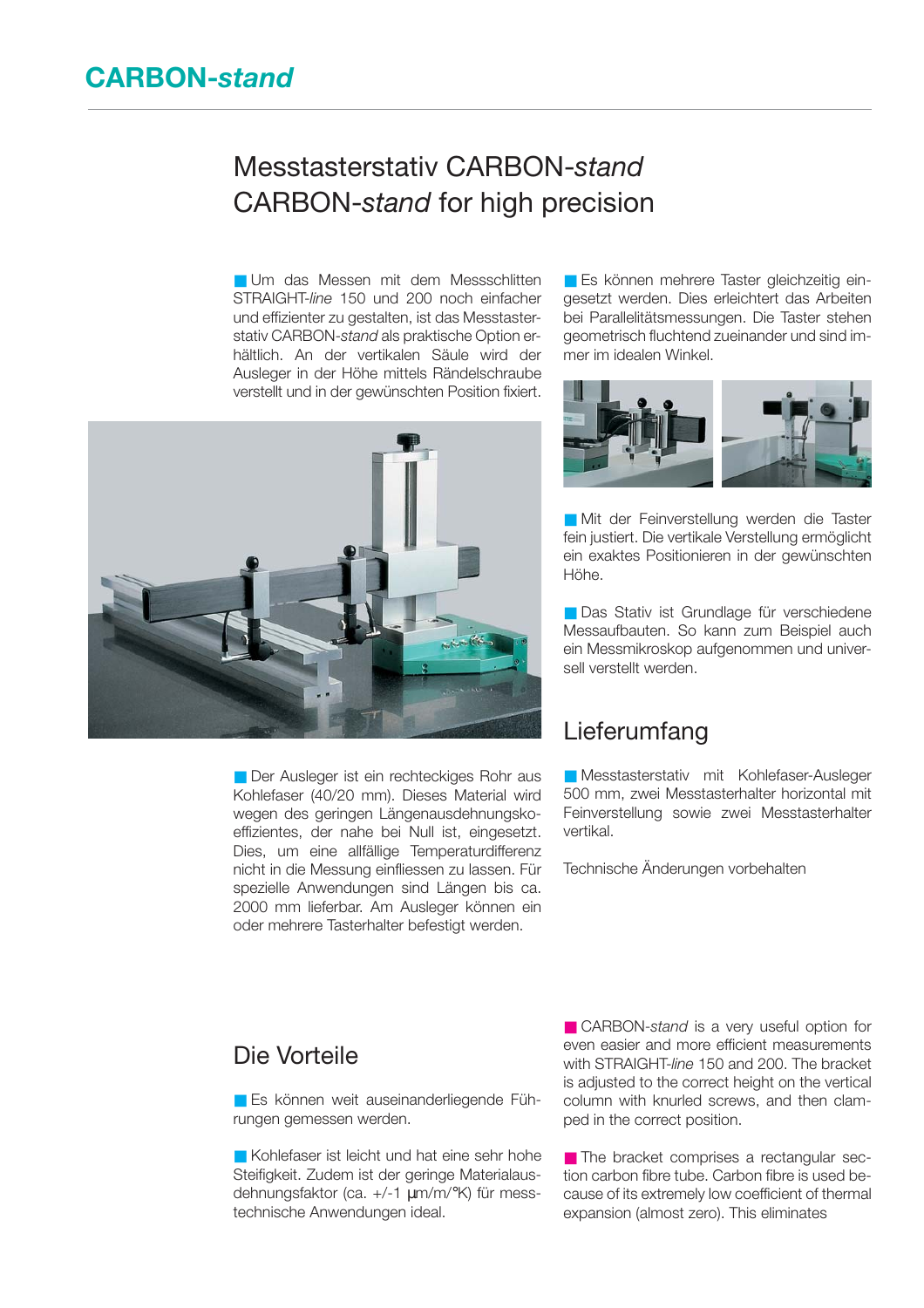measuring errors due to any room temperature fluctuations. For special applications, lengths up to about 2000 mm are available. One or more sensors can be mounted on the bracket.

■ Several sensors can be used at the same time, which greatly facilitates parallelity measurements. All sensors are geometrically aligned, and always at the optimal angle.

■ The fine adjustment feature enables exact positioning of sensors at the required height.

### Advantages

■ Widely spaced quideways can be measured.

■ Carbon fibre is very light and very strong. And its extremely low coefficient of thermal expansion (approx. +/-1 µm/m/°K) is ideal for measurement applications.



■ The stand forms a solid base for various measuring configurations. A microscope can also be mounted, for example, and universally adjusted.

# Scope of supply

■ Measuring stand with carbon fibre bracket 500 mm long, including two sensor mountings horizontal with fine adjustment and two sensor mountings vertical.

Technical modifications reserved

### Technische Daten / Technical data

|                                                      | <b>Standard</b> | Large  |
|------------------------------------------------------|-----------------|--------|
| Gesamthöhe / Height overall                          | 270 mm          | 420 mm |
| Verstellbereich vertikal / Vertical adjustment range | 155 mm          | 300 mm |
| Ausleger Länge / Bracket length                      | 500 mm          | 500 mm |
| Gesamtgewicht / Total mass                           | $2500$ g        | 3400 g |

*Ausleger-Längen bis 2000 mm auf Anfrage / Bracket lengths up to 2000 mm available on request*

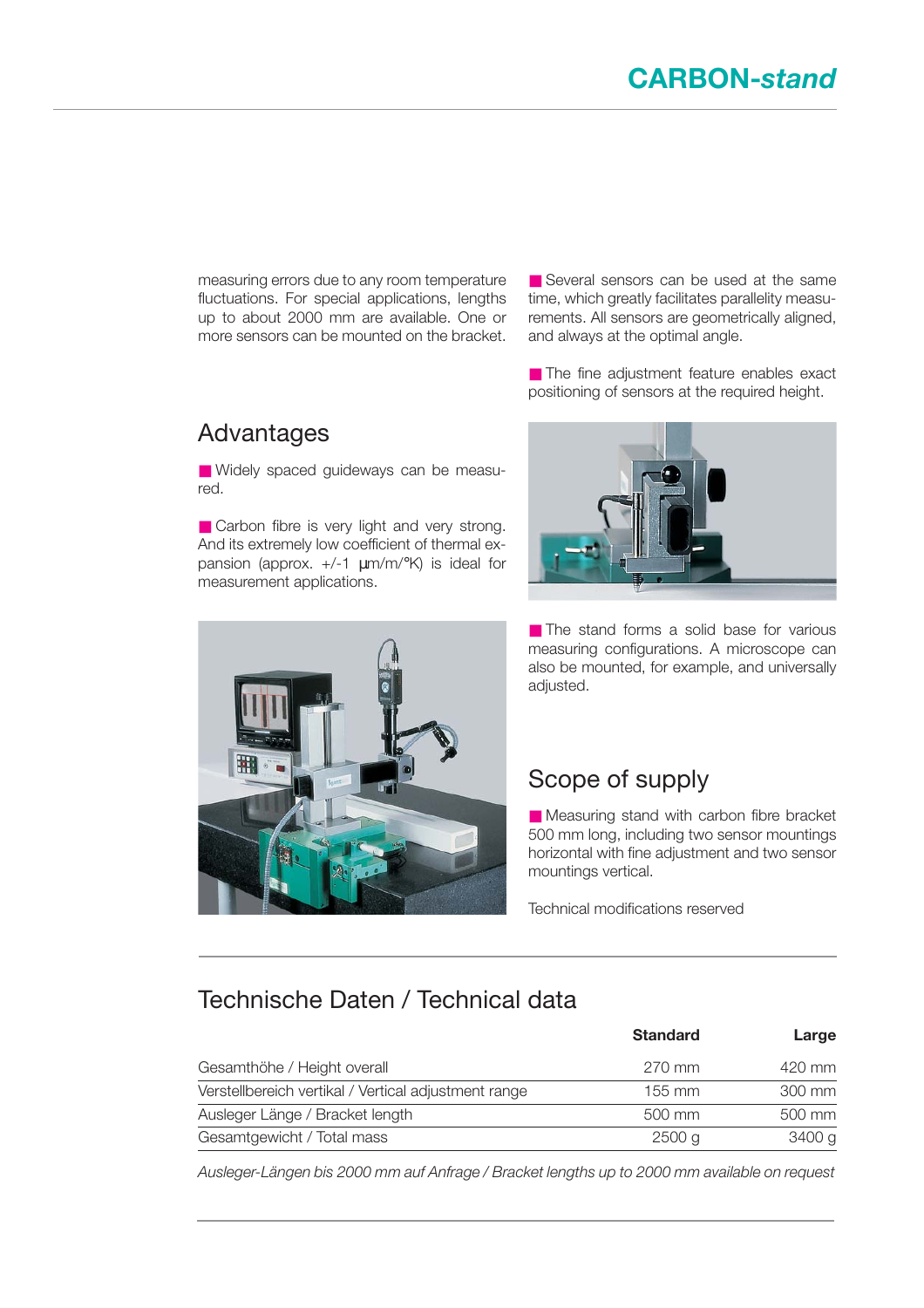# Feinverstellschlitten FINE-*step*

**■ Mit dem optionalen Feinverstellschlitten** FINE-*step* lässt sich STRAIGHT-*line* 150 und 200 mühelos und sehr genau positionieren. Dies ermöglicht unter anderem, auf einfachste Weise, präzise Längenmessungen durchzuführen.



■ FINE-step wird an der rechten Seite des Messschlittens STRAIGHT-*line* montiert. Auch dieser kleine Schlitten ist vakuum-luftgelagert. Die benötigte Luftversorgung wird vom Messschlitten STRAIGHT-*line* zur Verfügung gestellt, so dass keine zusätzlichen Luftschläuche benötigt werden.

■ In Betrieb gleiten beide Schlitten zusammen reibungsfrei auf der Führung. Mit dem Kipphebelventil wird die Feinverstellung in der gewünschten Position fixiert. Die Mikrometerschraube ermöglicht das genaue positionieren des Messschlittens STRAIGHT-*line.*

### Die Vorteile

■ Mit der Feinverstellung FINE-step wird der Messschlitten STRAIGHT-*line* zum universellen Längenmesssystem. Zur Erfassung der Länge kann entweder ein Laserinterferometer oder ein inkrementales Längenmesssystem eingesetzt werden.

■ Einfache Bedienung und hohe Wiederholgenauigkeit. Keine Seitenkräfte, welche das Messergebnis durch den Handkontakt verfälschen.

#### Anwendungsbeispiele

**■ Längenmessungen: Kalibrieren von Skalen** und Massstäben mittels Mikroskop. Kalibrieren von Messtastern. Kalibrieren von Endmassen / Stufenendmassen zusammen mit der Sondermesseinrichtung STEP-*gauge*.

■ Geradheitsmessungen: Messen sehr kurzer Distanzen wie zum Beispiel das Suchen des höchsten Punktes einer Welle.



### Technische Daten

| Verstellbereich            | ca. 15 mm           |
|----------------------------|---------------------|
| Mikrometer-Skala           | $0.01$ mm           |
| Reproduzierbarkeit         | $<$ 1 µm            |
| Reduktion des Verfahrweges | $95 \, \mathrm{mm}$ |
| Gewicht                    | 500 gr              |
|                            |                     |

Technische Änderungen vorbehalten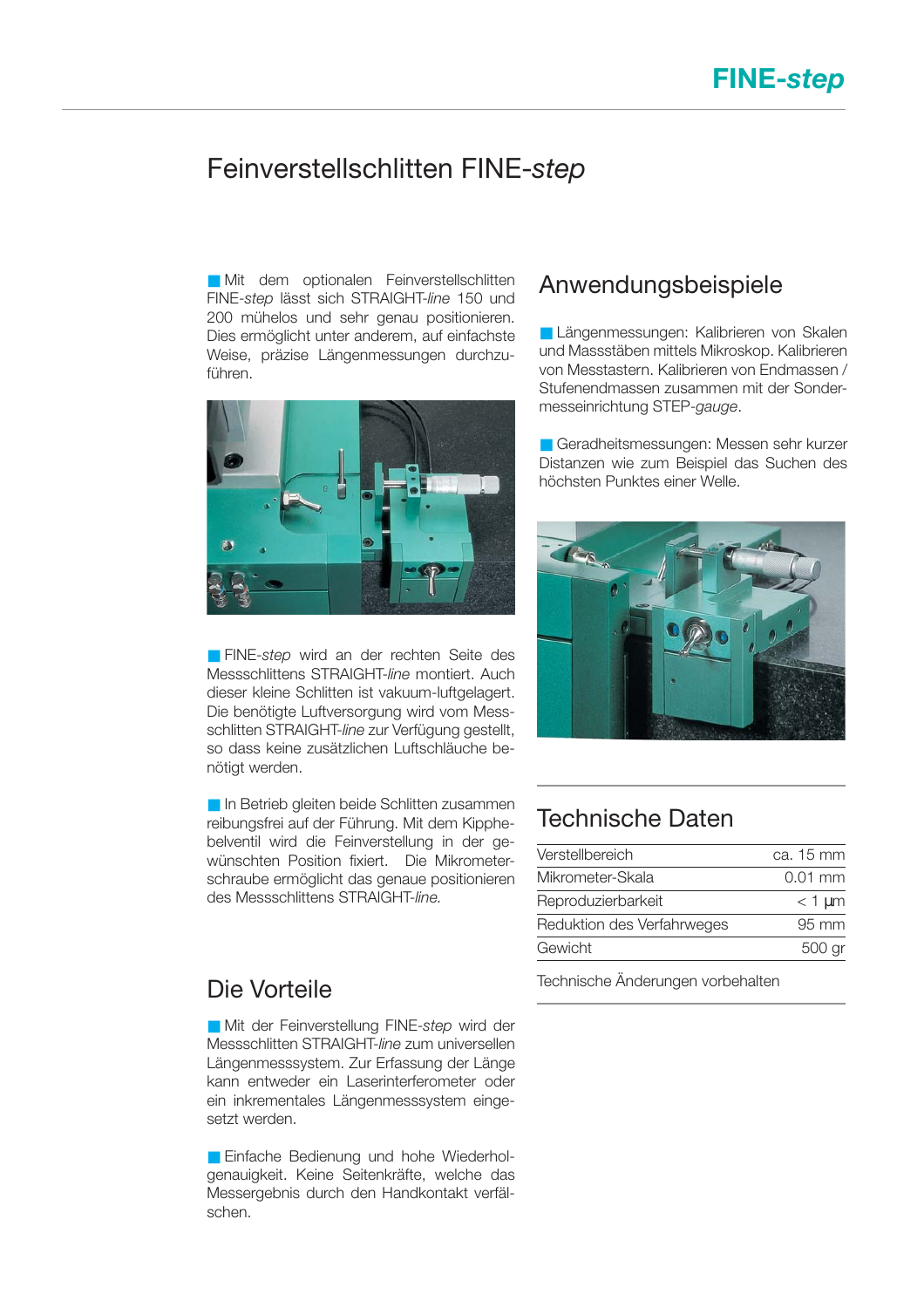# FINE-*step* fine adjustment saddle

■ The optional FINE-step fine adjustment saddle facilitates high-precision positioning of the STRAIGHT-*line* 150 and 200. Among other advantages, this makes high-precision length measurements a simple task.



■ FINE-*step* is mounted on the right hand side of the STRAIGHT-*line* measuring saddle. This small adjusting saddle also has a vacuum airbearing system. Since its air supply is taken from the STRAIGHT-*line* measuring saddle, no additional air hoses are required.

■ During operation, these two saddles glide without friction on their slideways. After fine adjustment, simply operate the valve toggleswitch to fix in the correct position. Longitudinal positioning of the STRAIGHT-*line* saddle is by micrometer screw.

#### Typical applications

**■ Length measurement: microscopic cali**bration of scales; sensor calibration; calibration of gauge blocks / step gauges together with the special-purpose STEP-*gauge*.

■ Straightness measurement: Measuring extremely short distances, e.g. for locating the highest point on a shaft.



### Technical data

| Adjustment range             | approx. 15 mm       |
|------------------------------|---------------------|
| Micrometer scale graduation  | $0.01$ mm           |
| Reproducibility              | $<$ 1 µm            |
| Reduction of travel distance | $95 \, \mathrm{mm}$ |
| Mass                         | 500 a               |

Technical modifications reserved

#### Advantages

■ The FINE-*step* fine adjustment saddle turns the STRAIGHT-*line* measuring saddle into a universal length measuring system. Length is measured either by laser-interferometer or by an incremental measuring system.

■ Simple operation and high repeatability precision. No lateral forces distort measuring results. And since the micrometer screw is not situated on the measuring saddle, manipulation does not cause any displacement errors during positioning.